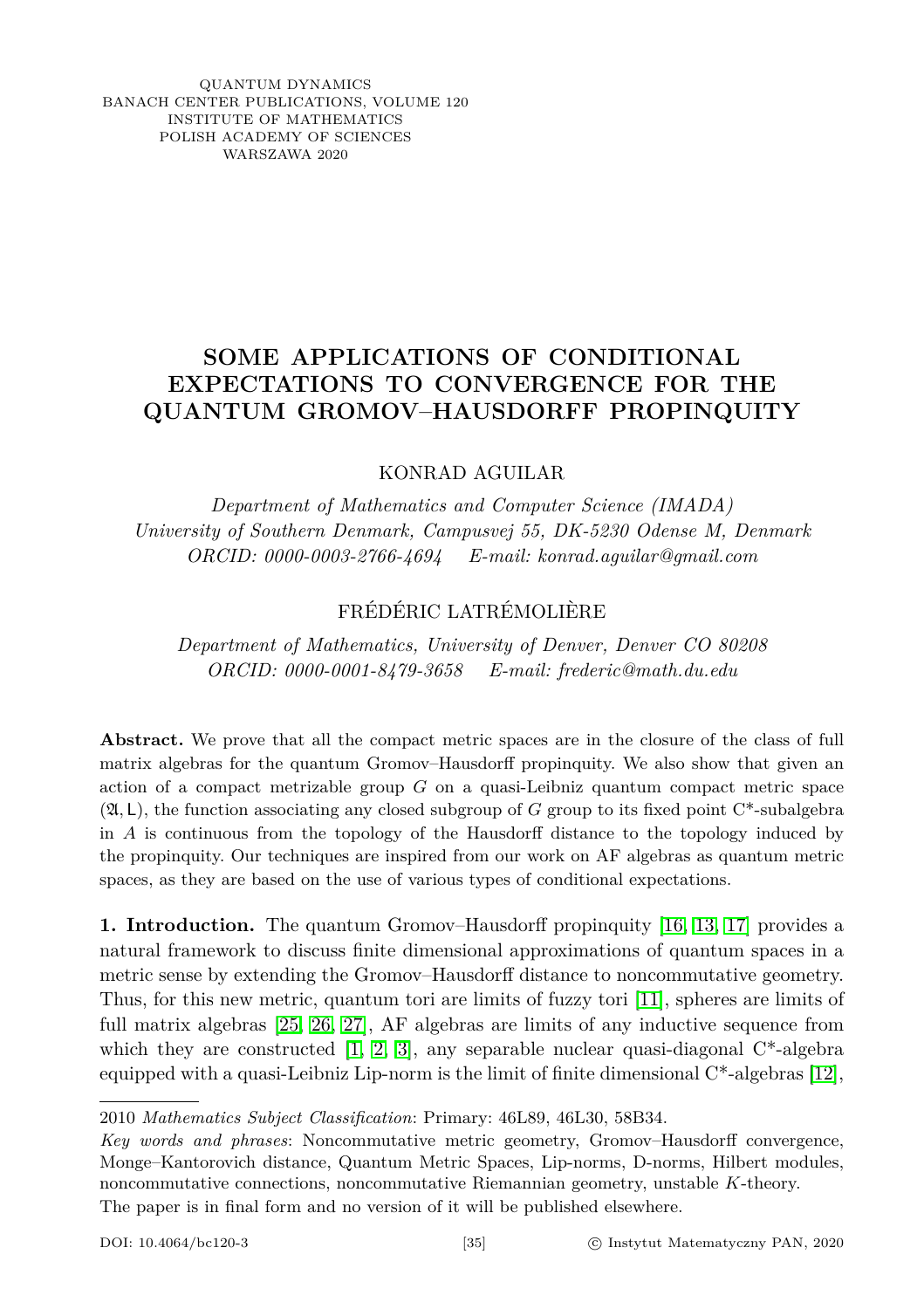noncommutative solenoids are limits of matrix algebras [\[20\]](#page-11-3), among other examples of such finite dimensional approximations.

Many of these examples involve the use of a conditional expectation as a core tool. In this note, we present two new applications of conditional expectations in constructing quantum metrics, or proving new convergence results. We hope the techniques suggested in this work may prove helpful for future research.

Our first new convergence result concerns full matrix algebras approximations for classical compact metric spaces. In [\[11\]](#page-10-3) and [\[27\]](#page-11-2) in particular, certain classical metric spaces are limits of full matrix algebras, an intriguing phenomenon. This note answers the natural question of which classical compact metric spaces are limits of full matrix algebras for the quantum propinquity. We shall prove that indeed, any classical compact metric space is the limit, for the quantum propinquity, of a sequence of  $(2,0)$ -quasi-Leibniz quantum compact metric spaces constructed on full matrix algebras. Our approximations are very different from the ones presented in the above references, as our focus is not to preserve any symmetry of the limit space, but rather to find a very general method to obtain such full matrix algebra approximations. In particular, it is generally difficult to compute the closure of a particular set of quantum metric spaces for the propinquity. This paper proves that all classical compact metric spaces do lie in the closure of full matrix algebras for the propinquity and give examples to further test the theory of noncommutative geometry and what properties pass, or do not pass, to the limit for convergent sequences of quasi-Leibniz quantum compact metric spaces.

Our second new result concerns continuity of fixed point C\*-subalgebras for the propinquity under certain natural assumption. If *G* is a compact metric group acting on a quantum compact metric space  $(\mathfrak{A}, L)$ , then any closed subgroup of *G* defines a fixed  $C^*$ -subalgebra of  $\mathfrak A$ . We thus have a function from the space of closed subgroups of *G*, metrized by the Hausdorff distance, to the space of fixed point  $C^*$ -subalgebras of  $\mathfrak A$  for the action of *G*. We metrize the codomain of this map with the quantum propinquity and show that this function is indeed continuous. As an application, we obtain new results about the metric geometry of quantum tori.

We now turn to a summary of some core ingredients of noncommutative metric geometry for our current purpose.

Quantum compact metric spaces are noncommutative generalizations of Lipschitz algebras introduced in [\[22,](#page-11-4) [23\]](#page-11-5) by Rieffel, and inspired by Connes [\[4\]](#page-10-8). In [\[16,](#page-10-0) [18\]](#page-10-9), additional requirements were placed on the original definition of Rieffel to accommodate the construction of the quantum propinquity. The resulting notion of a quasi-Leibniz quantum compact metric space will be the starting point for our work.

<span id="page-1-0"></span>NOTATION 1.1. For any unital C<sup>\*</sup>-algebra  $\mathfrak{A}$ , we denote the unit of  $\mathfrak{A}$  by 1<sub>2</sub>, the norm of  $\mathfrak A$  by  $\|\cdot\|_{\mathfrak A}$ , the Jordan–Lie algebra of the self-adjoint elements of  $\mathfrak A$  by  $\mathfrak{sa}(\mathfrak A)$ , and the state space of  $\mathfrak{A}$  by  $\mathscr{S}(\mathfrak{A})$ .

Definition 1.2 ([\[22,](#page-11-4) [23,](#page-11-5) [16,](#page-10-0) [18\]](#page-10-9)). A *F-quasi-Leibniz quantum compact metric space*  $(\mathfrak{A}, \mathsf{L})$ , for some function  $F : \mathbb{R}^4 \to [0, \infty)$  weakly increasing for the product order, consists of unital C<sup>\*</sup>-algebra  $\mathfrak A$  with unit  $1_{\mathfrak A}$  and a seminorm L defined on a dense Jordan–Lie subalgebra dom(L) of the space  $\mathfrak{sa}(\mathfrak{A})$  of self-adjoint elements in  $\mathfrak{A}$ , such that: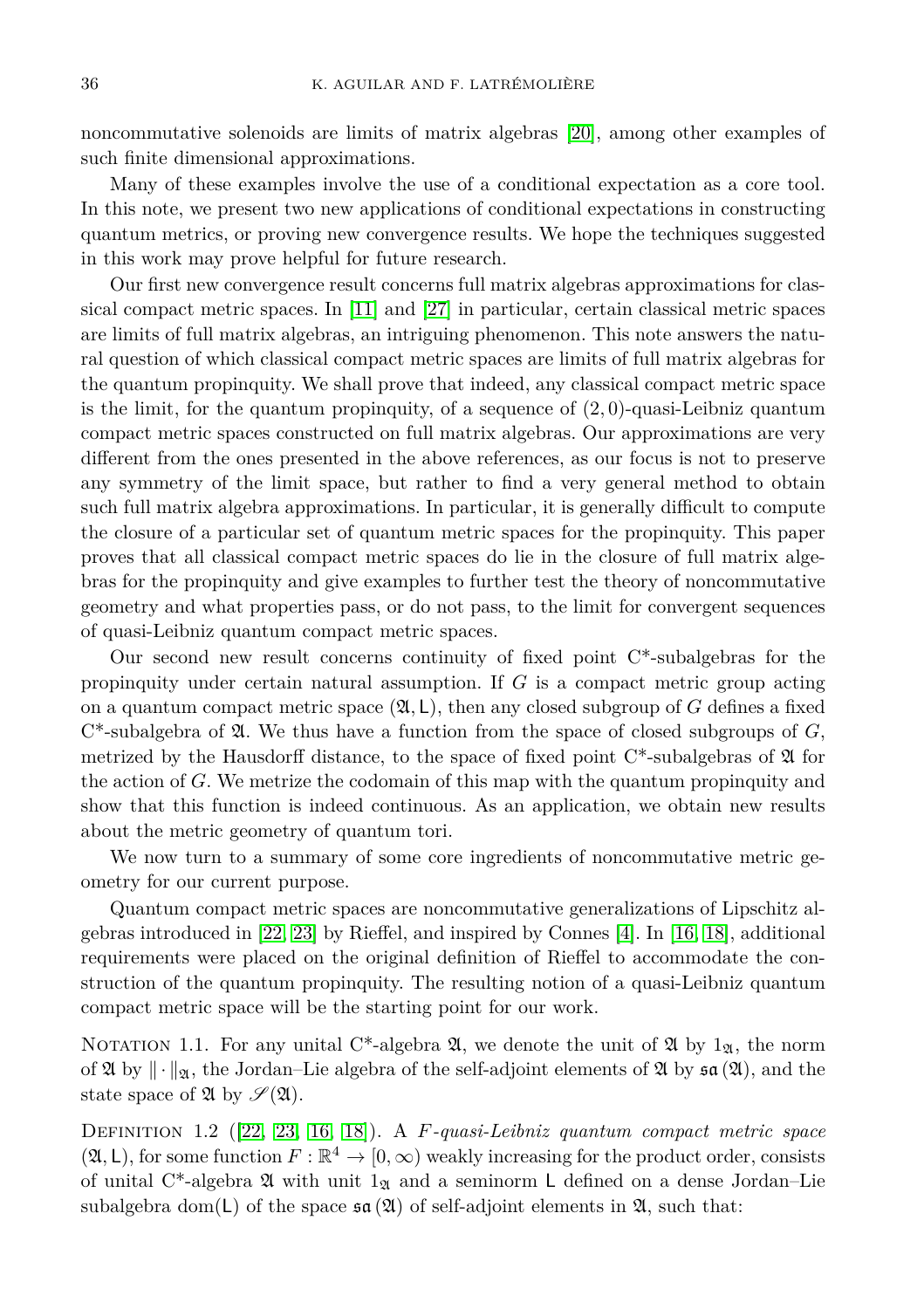- (1)  $\{a \in \text{dom}(\mathsf{L}): \mathsf{L}(a) = 0\} = \mathbb{R}1_{\mathfrak{A}},$
- (2) the *Monge–Kantorovich metric*  $mk_1$  defined for any two states  $\varphi, \psi \in \mathscr{S}(\mathfrak{A})$  by

$$
\mathsf{mk}_\mathsf{L}(\varphi, \psi) = \sup\{|\varphi(a) - \psi(a)| : a \in \text{dom}(\mathsf{L}), \ \mathsf{L}(a) \leqslant 1\}
$$

metrizes the weak\* topology on  $\mathscr{S}(\mathfrak{A}),$ 

- (3) L is lower semi-continuous for  $\|\cdot\|_{\mathfrak{A}}$ ,
- (4) for all  $a, b \in \text{dom}(\mathsf{L})$ , we have:

$$
\max\{\mathsf L(a\circ b),\mathsf L(\{a,b\})\}\leqslant F\big(\|a\|_{\mathfrak A},\|b\|_{\mathfrak A},\mathsf L(a),\mathsf L(b)\big),
$$

where 
$$
a \circ b = (ab + ba)/2
$$
 and  $\{a, b\} = (ab - ba)/(2i)$ .

The seminorm L is called an *L-seminorm*.

NOTATION 1.3. When  $C \geq 1$ ,  $D \geq 0$ , and if  $F: x, y, l_x, l_y \geq 0 \mapsto C(xl_y + yl_x) + Dl_xl_y$ , then a *F*-quasi-Leibniz quantum compact metric space is called (*C, D*)-quasi-Leibniz, and it is called Leibniz when  $C = 1$  and  $D = 0$ .

Rieffel provided in [\[22\]](#page-11-4) the fundamental characterization of compact quantum metric spaces, which is a noncommutative form of the Arzéla–Ascoli theorem. We will use a version of this characterization found in [\[21\]](#page-11-6) in this paper, which we now recall and adapt slightly to our setting.

<span id="page-2-0"></span>THEOREM 1.4 ([\[21\]](#page-11-6)). Let  $\mathfrak A$  be a unital  $C^*$ -algebra, L a lower semi-continuous seminorm *defined on some dense Jordan–Lie subalgebra* dom(L) *of* sa (A) *such that*

$$
\{a \in \text{dom}(\mathsf{L}): \mathsf{L}(a) = 0\} = \mathbb{R}1_{\mathfrak{A}}
$$

*and, for some*  $C \geq 1, D \geq 0$ *,* 

$$
\max\{\mathsf{L}(a\circ b),\mathsf{L}(\{a,b\})\}\leqslant C\big(\|a\|_{\mathfrak{A}}\mathsf{L}(b)+\|b\|_{\mathfrak{A}}\mathsf{L}(a)\big)+D\mathsf{L}(a)\mathsf{L}(b).
$$

*The following assertions are equivalent*:

- (1) (A*,* L) *is a* (*C, D*)*-quasi-Leibniz quantum compact metric space,*
- (2) *there exists a state*  $\mu \in \mathcal{S}(\mathfrak{A})$  *such that the set*

$$
\{a \in \text{dom}(\mathsf{L}) : \mu(a) = 0, \ \mathsf{L}(a) \leq 1\}
$$

*is compact for*  $\|\cdot\|_{\mathfrak{A}}$ *,* (3) *for all states*  $\mu \in \mathscr{S}(\mathfrak{A})$ *, the set* 

$$
\{a \in \text{dom}(\mathsf{L}) : \mu(a) = 0, \ \mathsf{L}(a) \leq 1\}
$$

*is compact for*  $\|\cdot\|_{\mathfrak{A}}$ .

Quasi-Leibniz quantum compact metric spaces form a category for several natural notions of morphisms [\[24,](#page-11-7) [15\]](#page-10-10). The noncompact theory is more involved [\[9,](#page-10-11) [10\]](#page-10-12) and will not be used in this note.

Much research has been concerned with the development of a noncommutative analogue of the Gromov–Hausdorff distance, starting with the pioneering work of Rieffel in [\[24\]](#page-11-7) on the quantum Gromov–Hausdorff distance (for which the question raised in this note was solved by the second author in [\[8\]](#page-10-13)). We will work with the quantum Gromov– Hausdorff propinquity introduced by Latrémolière in [\[16\]](#page-10-0) to address two inherent difficulties with the construction of such an analogue: working within a class of quantum compact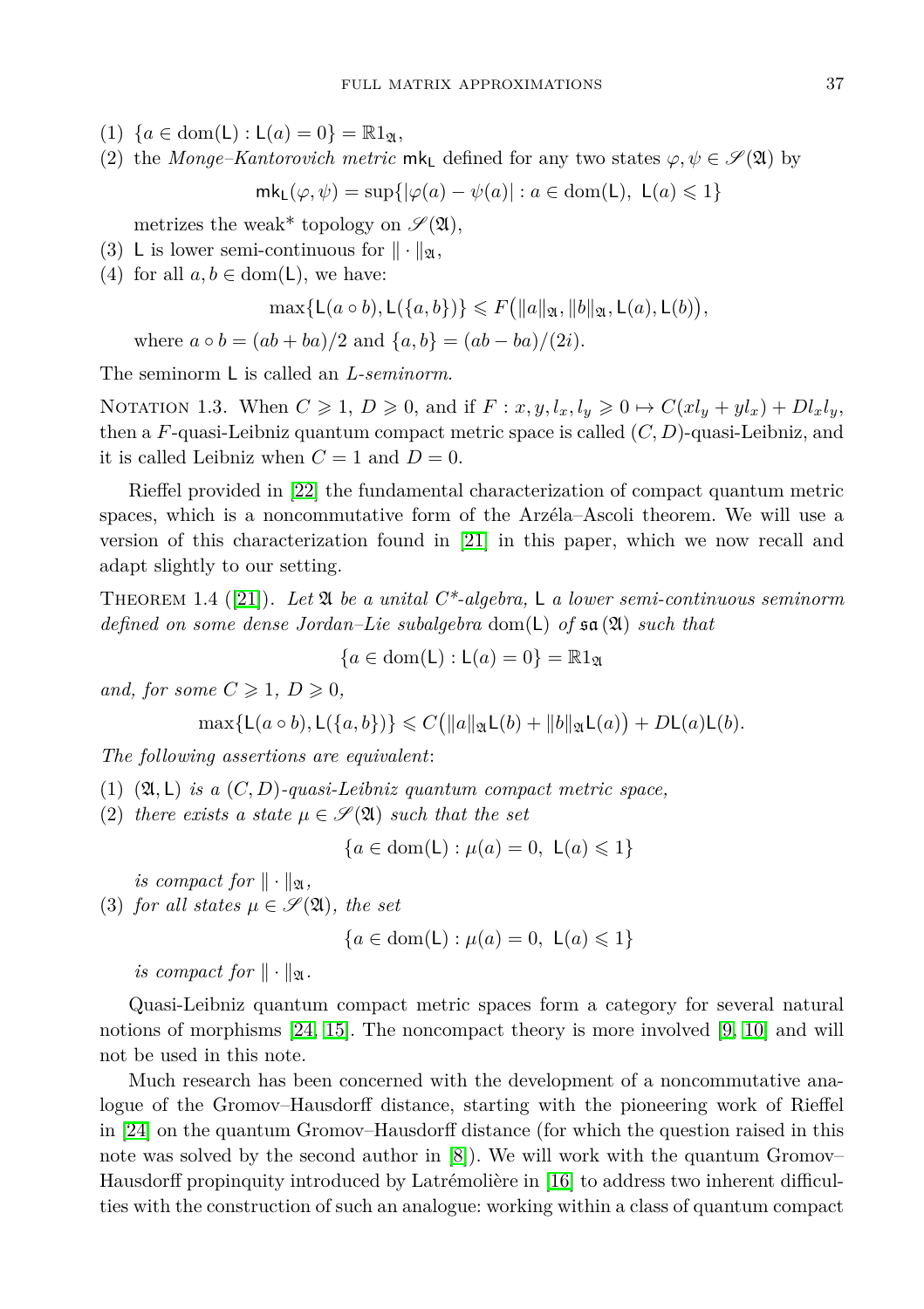metric spaces satisfying a given form of the Leibniz inequality and having the desirable property that distance zero would imply \*-isomorphism of the underlying C\*-algebras.

The construction of the quantum propinquity is involved, and we refer to [\[16,](#page-10-0) [13,](#page-10-1) [17,](#page-10-2) [18,](#page-10-9) [14,](#page-10-14) [12,](#page-10-7) [3,](#page-10-6) [20,](#page-11-3) [15\]](#page-10-10) for a detailed discussion of this metric, its basic properties and some important applications. For our purpose, we will focus on a core ingredient of the construction of the quantum propinquity called a bridge, which enables us to appropriately relate two quasi-Leibniz quantum compact metric spaces and compute a quantity on which the propinquity is based.

<span id="page-3-1"></span>DEFINITION 1.5 ([\[16\]](#page-10-0)). A *bridge*  $\gamma = (\mathfrak{D}, \pi_{\mathfrak{A}}, \pi_{\mathfrak{B}}, x)$  from a unital C<sup>\*</sup>-algebra  $\mathfrak{A}$  to a unital C<sup>\*</sup>-algebra  $\mathfrak{B}$  consists of a unital C<sup>\*</sup>-algebra  $\mathfrak{D}$ , two unital  $\mathfrak{F}$ -monomorphisms  $\pi_{\mathfrak{A}} : \mathfrak{A} \hookrightarrow \mathfrak{D}$  and  $\pi_{\mathfrak{B}} : \mathfrak{B} \hookrightarrow \mathfrak{D}$ , and an element  $x \in \mathfrak{D}$  such that

$$
\mathscr{S}(\mathfrak{D}|x) = \{ \varphi \in \mathscr{S}(\mathfrak{D}) : \forall d \in \mathfrak{D} \varphi(xd) = \varphi(dx) = \varphi(d) \} \neq \emptyset.
$$

We associate a quantity to any bridge which estimates, for that given bridge, how far apart the domain and co-domain of the bridge are.

NOTATION 1.6. The Hausdorff distance  $[7]$  on the space of all compact subspaces of a metric space  $(X, d)$  is denoted by Haus<sub>d</sub>.

<span id="page-3-0"></span>DEFINITION 1.7 ([\[16\]](#page-10-0)). The *length*  $\lambda(\gamma | L_{\mathfrak{A}}, L_{\mathfrak{B}})$  of a bridge  $\gamma = (\mathfrak{D}, \pi_{\mathfrak{A}}, \pi_{\mathfrak{B}}, x)$  from  $(\mathfrak{A}, \mathsf{L}_{\mathfrak{A}})$  to  $(\mathfrak{B}, \mathsf{L}_{\mathfrak{B}})$  is the maximum of the following two quantities:

$$
\varsigma(\gamma|L_{\mathfrak{A}},L_{\mathfrak{B}}) = \max \{ \mathrm{Haus}_{\mathsf{mkt}_{\mathfrak{A}}}(\mathscr{S}(\mathfrak{A}), \{\varphi \circ \pi_{\mathfrak{A}} : \varphi \in \mathscr{S}(\mathfrak{D}|x)\}),\
$$

$$
\mathrm{Haus}_{\mathsf{mkt}_{\mathfrak{B}}}(\mathscr{S}(\mathfrak{B}), \{\varphi \circ \pi_{\mathfrak{B}} : \varphi \in \mathscr{S}(\mathfrak{D}|x)\})\}
$$

and

$$
\varrho\left(\gamma|{\mathsf{L}}_{\mathfrak{A}},{\mathsf{L}}_{\mathfrak{B}}\right) = \max\Bigl\{\sup_{\substack{a \in \mathfrak{sa}(\mathfrak{A}) \\ {\mathsf{L}}_{\mathfrak{A}}(a) \leqslant 1}} \inf_{\substack{b \in \mathfrak{sa}(\mathfrak{B}) \\ {\mathsf{L}}_{\mathfrak{B}}(b) \leqslant 1}} \mathsf{bn}_{\gamma}\left(a,b\right), \sup_{\substack{b \in \mathfrak{sa}(\mathfrak{B}) \\ {\mathsf{L}}_{\mathfrak{B}}(b) \leqslant 1}} \inf_{\substack{a \in \mathfrak{sa}(\mathfrak{A}) \\ {\mathsf{L}}_{\mathfrak{B}}(b) \leqslant 1}} \mathsf{bn}_{\gamma}\left(a,b\right)\Bigr\},
$$

where  $\text{bn}_{\gamma}(a, b) = ||\pi_{\mathfrak{A}}(a)x - x\pi_{\mathfrak{B}}(b)||_{\mathfrak{D}}$  for all  $a \in \mathfrak{A}$  and  $b \in \mathfrak{B}$ .

We note that in the present paper, all our bridges will have the unit for pivot and thus will have height zero; however the more descriptive Definition [1.7](#page-3-0) is useful to state the following characterization of the quantum propinquity which we will use as our definition for this work.

<span id="page-3-2"></span>THEOREM-DEFINITION 1.8 ([\[16\]](#page-10-0)). Let  $F : [0, \infty)^4 \to [0, \infty)$  be an increasing function *for the product order, and let* QM*<sup>F</sup> be the class of all F-quasi-Leibniz quantum compact metric spaces. There exists a class function*  $\Lambda_F$  *on*  $\mathfrak{Q} \mathfrak{M}_F \times \mathfrak{Q} \mathfrak{M}_F$ , called the quantum *F*-propinquity*, such that*:

(1) *for all*  $(\mathfrak{A}, \mathsf{L}_{\mathfrak{A}})$ ,  $(\mathfrak{B}, \mathsf{L}_{\mathfrak{B}})$  *in*  $\mathfrak{Q} \mathfrak{M}_F$ :

$$
0 \leqslant \Lambda_F((\mathfrak{A},\mathsf{L}_{\mathfrak{A}}),(\mathfrak{B},\mathsf{L}_{\mathfrak{B}})) = \Lambda_F((\mathfrak{B},\mathsf{L}_{\mathfrak{B}}),(\mathfrak{A},\mathsf{L}_{\mathfrak{A}}))
$$

 $\leqslant \max\{\text{diam}(\mathfrak{A}, \mathsf{L}_{\mathfrak{A}}), \text{diam}(\mathfrak{B}, \mathsf{L}_{\mathfrak{B}})\},$ 

(2) *for all*  $(\mathfrak{A}, \mathsf{L}_{\mathfrak{A}})$ *,*  $(\mathfrak{B}, \mathsf{L}_{\mathfrak{B}})$  *and*  $(\mathfrak{D}, \mathsf{L}_{\mathfrak{D}})$  *in*  $\mathfrak{Q} \mathfrak{M}_F$ :

 $\Lambda_F((\mathfrak{A}, \mathsf{L}_{\mathfrak{A}}), (\mathfrak{D}, \mathsf{L}_{\mathfrak{B}})) \leqslant \Lambda_F((\mathfrak{A}, \mathsf{L}_{\mathfrak{A}}), (\mathfrak{B}, \mathsf{L}_{\mathfrak{B}})) + \Lambda_F((\mathfrak{B}, \mathsf{L}_{\mathfrak{B}}), (\mathfrak{D}, \mathsf{L}_{\mathfrak{D}})),$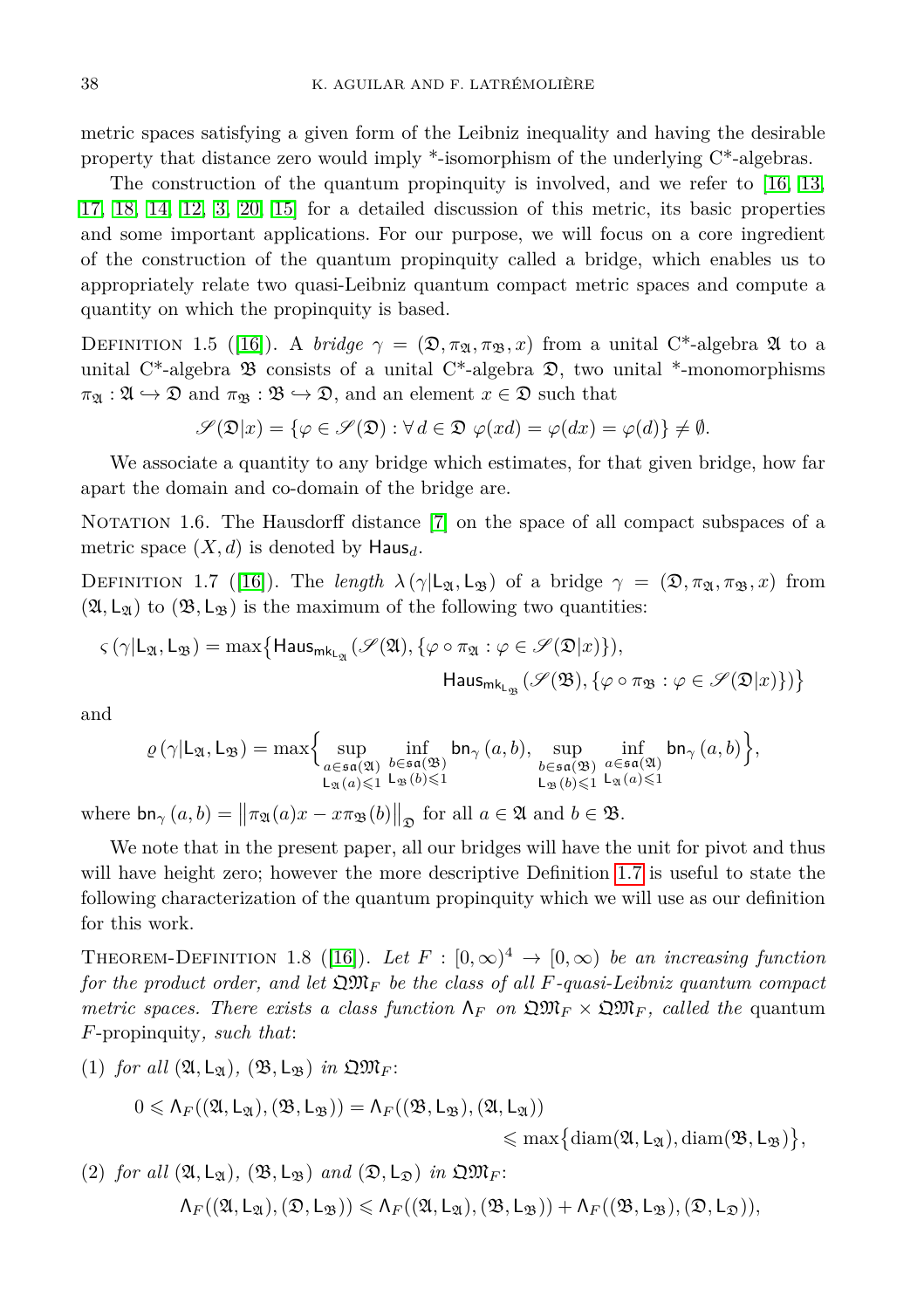- (3) *for all*  $(\mathfrak{A}, \mathsf{L}_{\mathfrak{A}})$  *and*  $(\mathfrak{B}, \mathsf{L}_{\mathfrak{B}})$  *in*  $\mathfrak{Q} \mathfrak{M}_F$  *and for any bridge*  $\gamma$  *from*  $\mathfrak{A}$  *to*  $\mathfrak{B}$ *, we have*  $\Lambda_F((\mathfrak{A}, L_{\mathfrak{A}}), (\mathfrak{B}, L_{\mathfrak{B}})) \leqslant \lambda(\gamma | L_{\mathfrak{A}}, L_{\mathfrak{B}}),$
- (4)  $\Lambda_{C,D}((\mathfrak{A}, \mathsf{L}_{\mathfrak{A}}), (\mathfrak{B}, \mathsf{L}_{\mathfrak{B}})) = 0$  *if and only if there exists a \*-isomorphism*  $\theta : \mathfrak{A} \to \mathfrak{B}$ *such that*  $L_{\mathfrak{B}} \circ \theta = L_{\mathfrak{A}}$ .

*Moreover, the quantum propinquity is the largest class function satisfying assertions* (1)*,* (2)*,* (3) *and* (4)*.*

NOTATION 1.9. When *F* is given by Notation [1.1](#page-1-0) for some  $C \geq 1, D \geq 0$ , then  $\Lambda_F$  is simply denoted by  $\Lambda_{C,D}$ , and if  $C = 1$ ,  $D = 0$ , then we may as well just write  $\Lambda$  for  $\Lambda_{1,0}$ .

The quantum propinquity can be applied to compact metric spaces, using the following encoding of such spaces in our  $C^*$ -algebraic framework — this construction is in fact the original model for quantum compact metric spaces. We will employ the following notation all throughout this paper.

NOTATION 1.10. The *Lipschitz seminorm*  $\text{Lip}_d$  for a compact metric space  $(X, d)$  is defined for all functions  $f \in C(X)$  by

$$
\mathrm{Lip}_d(f)=\sup\left\{\frac{|f(x)-f(y)|}{d(x,y)}: x,y\in X,\ x\neq y\right\},
$$

allowing for the value  $\infty$ .

THEOREM 1.11 ([\[16\]](#page-10-0)). *If*  $(X, d)$  *be a compact metric space, then*  $(C(X), Lip_d)$  *is a Leibniz quantum compact metric space. Moreover, for all compact metric spaces*  $(X, d_X)$  and  $(Y, d_Y)$ *, we have* 

$$
\operatorname{A}((C(X),\operatorname{Lip}_{d_X}),(C(Y),\operatorname{Lip}_{d_Y}))\leqslant \operatorname{GH}((X,d_X),(Y,d_Y)),
$$

*where* GH *is the Gromov–Hausdorff distance* [\[5,](#page-10-16) [6\]](#page-10-17) *and furthermore, the topology induced by* Λ *on the class of classical compact quantum metric space is the same as the topology induced by* GH*.*

We now answer the question: when is a classical compact metric space the limit, not only of finite dimensional  $C^*$ -algebras, but actually full matrix algebras, for the quantum propinquity?

**2. Full matrix approximations.** The first result of this note provides a way to construct full matrix approximations of finite metric spaces in a rather general context.

LEMMA 2.1. If  $\mathfrak{B}$  *is a finite dimensional*  $C^*$ -subalgebra of a unital  $C^*$ -algebra  $\mathfrak{A}$  and  $1_{\mathfrak{A}} \in \mathfrak{B}$  and if  $\mathfrak{A}$  has a faithful tracial state  $\mu \in \mathscr{S}(\mathfrak{A})$  then there exists a unique  $\mu$ -preserving conditional expectation  $\mathbb{E}: \mathfrak{A} \rightarrow \mathfrak{B}$ .

*Proof.* See [\[12,](#page-10-7) Step 1 of Theorem 3.5].  $\blacksquare$ 

<span id="page-4-0"></span>THEOREM 2.2. Let  $(X, d)$  be a finite metric space and let

 $\delta = \min\{d(x, y) : x, y \in X, x \neq y\} > 0.$ 

*If*  $\mathfrak A$  *is a finite dimensional*  $C^*$ -algebra, if  $\tau$  *is some faithful tracial state on*  $\mathfrak A$ *, and if*  $\mathfrak B$ *is a*  $C^*$ *-subalgebra of*  $\mathfrak A$  *such that:*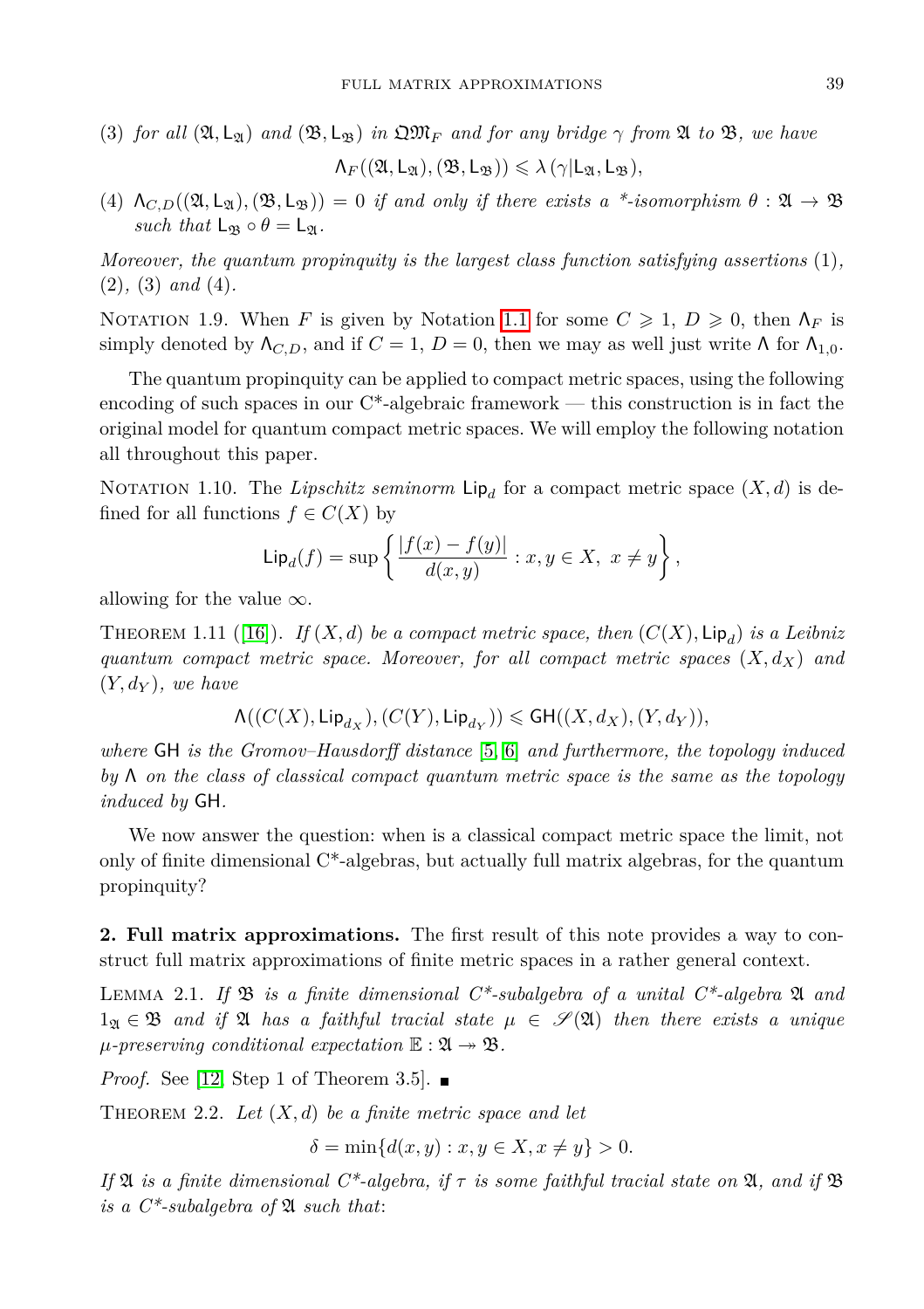- $(1)$  1<sub>24</sub>  $\in \mathfrak{B}$ ,
- (2) *there exists a unital* \*-*isomorphism*  $\rho: C(X) \to \mathfrak{B}$ ,

*then, for any*  $\beta > 0$ *, and setting for all*  $a \in \mathfrak{A}$ :

$$
\mathsf L (a) = \max \biggl\{ \frac{\|a - \mathbb E (a)\|_{\mathfrak A}}{\beta}, \mathsf{Lip}_d \circ \rho^{-1}(\mathbb E (a)) \biggr\},
$$

*where*  $\mathbb{E}: \mathfrak{A} \to \mathfrak{B}$  *is the conditional expectation such that*  $\tau \circ \mathbb{E} = \tau$ *, we conclude that the space* (A*,* L) *is a* (*D,* 0)*-quasi-Leibniz compact quantum metric space, where*

$$
D = \max\left\{2, 1 + \frac{\beta}{\delta}\right\}
$$

*such that*

$$
\Lambda\bigl(({\mathfrak{A}},{\mathsf{L}}), (C(X),{\mathsf{Lip}}_d)\bigr)\leqslant \beta.
$$

*Proof.* If  $a \in \mathfrak{A}$  with  $\mathsf{L}(a) = 0$  then  $a = \mathbb{E}(a)$ , and  $\mathsf{Lip}_d(\rho^{-1}(\mathbb{E}(a))) = 0$ , so  $\mathbb{E}(a) = \lambda 1_{\mathfrak{A}}$ for some  $\lambda \in \mathbb{R}$ . Thus  $a \in \mathbb{R}1_{\mathfrak{A}}$ , as desired. We also note that  $L(1_{\mathfrak{A}}) = 0$  by assumption.

We also note that since *X* is finite,  $dom(\text{Lip}_d) = C(X)$  so  $dom(\text{L}) = \mathfrak{A}$ .

Since L is the maximum of two (lower semi-)continuous functions over  $\mathfrak{A}$ , we also have L is (lower semi-)continuous on A.

The map  $\tau_X = \tau \circ \rho$  is a state of  $C(X)$ , and thus  $\{f \in C(X) : \tau_X(f) = 0, \text{Lip}_d(f) \leq 1\}$ is compact  $\equiv$  since X is finite, this set is actually closed and bounded in the finite dimensional space  $C(X)$ . Let  $B > 0$  so that if  $\text{Lip}_d(f) \leq 1$  and  $\tau_X(f) = 0$  then  $||f||_{C(X)} \leq B$ .

Now if  $a \in \mathfrak{sa}(\mathfrak{A})$  with  $\mathsf{L}(a) \leq 1$  and  $\tau(a) = 0$  then  $\mathsf{Lip}_d \circ \rho^{-1}(\mathbb{E}(a)) \leq 1$  and  $\tau_X(\rho^{-1}(\mathbb{E}(a))) = \tau \circ \mathbb{E}(a) = \tau(a) = 0$ . Thus  $\|\mathbb{E}(a)\|_{\mathfrak{A}} \leq B$ . Now,  $\|a\|_{\mathfrak{A}} \leq \|a - \mathbb{E}(a)\|_{\mathfrak{A}} +$  $\Vert \mathbb{E}(a) \Vert_{\mathfrak{A}} \leqslant \beta + B$ . So

$$
\big\{a\in \mathfrak{sa}\left(\mathfrak{A}\right): \mathsf{L}(a)\leqslant 1,\ \tau(a)=0 \big\}\subseteq \big\{a\in \mathfrak{sa}\left(\mathfrak{A}\right): \|a\|_{\mathfrak{A}}\leqslant \beta + B \big\},
$$

and the right-hand side is compact since  $\mathfrak A$  is finite dimensional, so  $(\mathfrak A, L)$  is a compact quantum metric space by Theorem [1.4.](#page-2-0)

Last, we check the quasi-Leibniz property of L. Let  $a, b \in \text{dom}(\mathsf{L})$  and  $x, y \in X$ . Since  $\rho$  is a \*-isomorphism, we now compute:

$$
\begin{split}\n&\left|\rho^{-1}(\mathbb{E}(ab))(x) - \rho^{-1}(\mathbb{E}(ab))(y)\right| \\
&\leq \left|\rho^{-1}(\mathbb{E}(ab))(x) - \rho^{-1}(\mathbb{E}(a\mathbb{E}(b)))(x)\right| \\
&+ \left|\rho^{-1}(\mathbb{E}(a\mathbb{E}(b)))(x) - \rho^{-1}(\mathbb{E}(\mathbb{E}(a)b))(y)\right| \\
&+ \left|\rho^{-1}(\mathbb{E}(\mathbb{E}(a)b))(y) - \rho^{-1}(\mathbb{E}(ab))(y)\right| \\
&\leq \left|\left|\mathbb{E}(a(b - \mathbb{E}(b)))\right|\right|_{\mathfrak{A}} \\
&+ \left|\rho^{-1}(\mathbb{E}(a))(x)\rho^{-1}(\mathbb{E}(b))(x) - \rho^{-1}(\mathbb{E}(a))(y)\rho^{-1}(\mathbb{E}(b)(y))\right| \\
&+ \left|\left|\mathbb{E}((a - \mathbb{E}(a))b)\right|\right|_{\mathfrak{A}} \\
&\leq \|a\|_{\mathfrak{A}}\beta L(b) + \|b\|_{\mathfrak{A}}\beta L(b) \\
&+ \left|\rho^{-1}(\mathbb{E}(a))(x)\rho^{-1}(\mathbb{E}(b))(x) - \rho^{-1}(\mathbb{E}(a))(y)\rho^{-1}(\mathbb{E}(b))(y)\right|.\n\end{split}
$$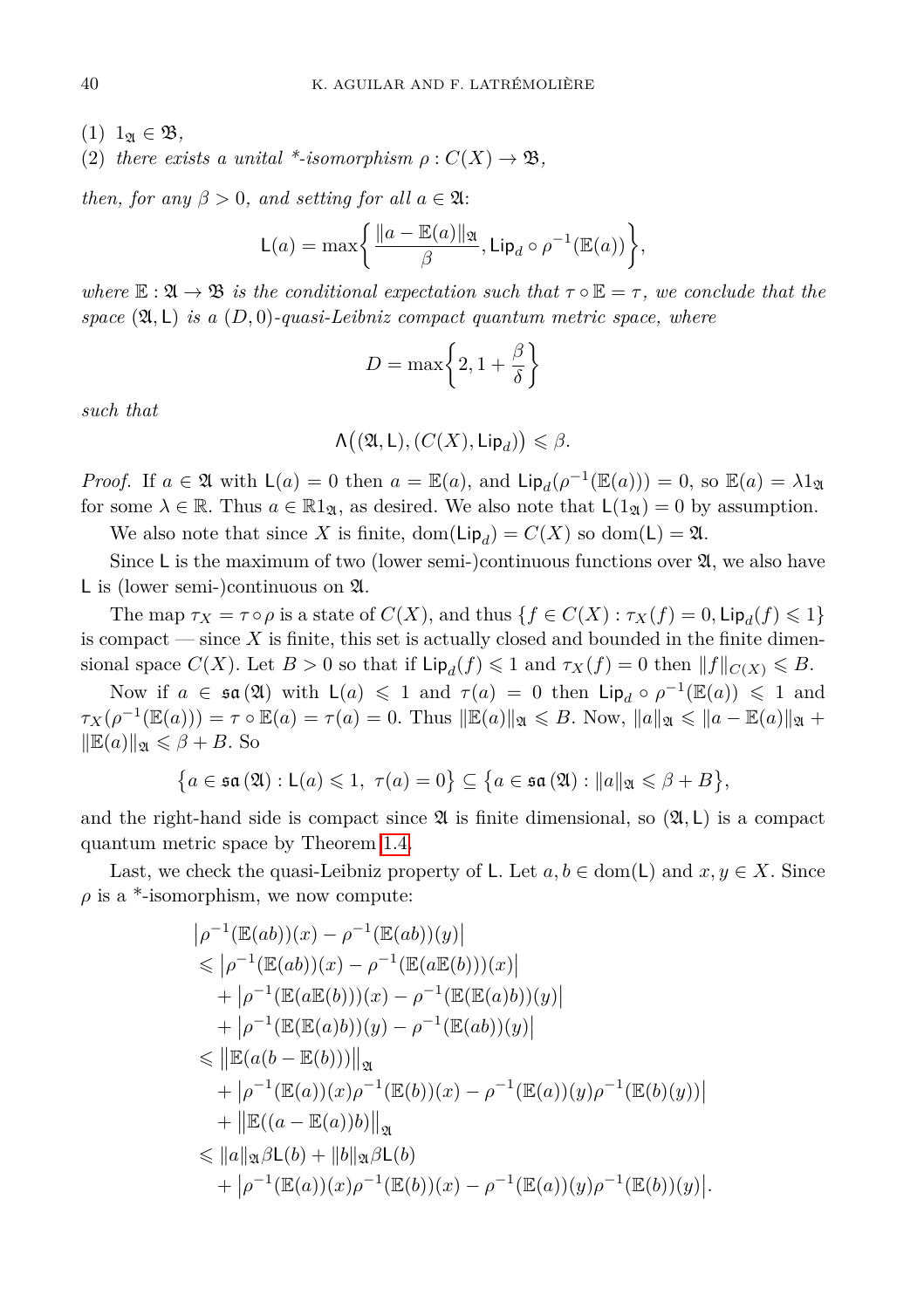Hence

$$
\begin{split}\n\text{Lip}_{d} &\circ \rho^{-1}(\mathbb{E}(ab)) \\
&= \sup \left\{ \frac{\left|\rho^{-1}(\mathbb{E}(ab))(x) - \rho^{-1}(\mathbb{E}(ab))(y)\right|}{d(x,y)} : x, y \in X, \ x \neq y \right\} \\
&\leq \|a\|_{\mathfrak{A}} \frac{\beta}{\delta} \mathsf{L}(b) + \|b\|_{\mathfrak{A}} \frac{\beta}{\delta} \mathsf{L}(b) \\
&\quad + \sup \left\{ \frac{\left|\rho^{-1}(\mathbb{E}(a))(x)\rho^{-1}(\mathbb{E}(b))(x) - \rho^{-1}(\mathbb{E}(a))(y)\rho^{-1}(\mathbb{E}(b))(y)\right|}{d(x,y)} : x, y \in X, \ x \neq y \right\} \\
&\leq \frac{\beta}{\delta} \left( \|a\|_{\mathfrak{A}} \mathsf{L}(b) + \mathsf{L}(a)\|b\|_{\mathfrak{A}} \right) + \mathsf{Lip}_{d}(\mathbb{E}(a)\mathbb{E}(b)) \\
&\leq \frac{\beta}{\delta} \left( \|a\|_{\mathfrak{A}} \mathsf{L}(b) + \mathsf{L}(a)\|b\|_{\mathfrak{A}} \right) + \mathsf{Lip}_{d} \circ \mathbb{E}(a)\|b\|_{\mathfrak{A}} + \|a\|_{\mathfrak{A}} \mathsf{Lip}_{d} \circ \mathbb{E}(b) \\
&\leq \left( 1 + \frac{\beta}{\delta} \right) \left( \|a\|_{\mathfrak{A}} \mathsf{L}(b) + \mathsf{L}(a)\|b\|_{\mathfrak{A}} \right). \n\end{split} \tag{2.1}
$$

From this and from [\[3,](#page-10-6) Lemma 3.2], it follows easily that  $(\mathfrak{A}, L)$  is indeed a  $(D, 0)$ -quasi-Leibniz quantum compact metric space with  $D = \max\{2, (1 + \frac{\beta}{\delta})\}.$ 

We now compute an upper bound for  $\mathsf{A}((\mathfrak{A},\mathsf{L}), (C(X),\mathsf{Lip}_d))$  by exhibiting a particular bridge from  $\mathfrak{A}$  to  $C(X)$ .

Let  $\gamma = (\mathfrak{A}, \mathrm{id}, \rho, 1_{\mathfrak{A}})$  where id is the identity \*-morphism of  $\mathfrak{A}$ . By Definition [1.5,](#page-3-1) the quadruple  $\gamma$  is a bridge of height 0, so its length equals to its reach.

If  $f \in C(X)$  and  $\text{Lip}_d(f) \leq 1$ , then

$$
\frac{\|\rho(f)-\mathbb{E}(\rho(f))\|_{\mathfrak{A}}}{\beta}=0
$$

and  $\textsf{Lip}_d(\rho^{-1}(\mathbb{E}(\rho(f)))) = \textsf{Lip}_d(f) \leq 1$ . So  $\textsf{L}(\rho(f)) \leq 1$ .

Now, it is immediate that  $\mathsf{bn}_{\gamma}(\rho(f), f) = ||\rho(f) - \rho(f)||_{\mathfrak{A}} = 0$ . So

$$
\sup_{\substack{f \in C(X) \\ \mathrm{Lip}_d(f) \leqslant 1}} \inf_{\substack{a \in \mathfrak{sa}(\mathfrak{A}) \\ \mathrm{Lig}_d(\mathfrak{A}) \leqslant 1}} \mathrm{bn}_{\gamma}(a, b) = 0.
$$

If  $a \in \mathfrak{A}$  with  $\mathsf{L}(a) \leq 1$ , then set  $f = \rho^{-1}(\mathbb{E}(a))$ . First, by definition of L, we have  $\mathsf{Lip}_d(f) = \mathsf{Lip}_d(\rho^{-1}(\mathbb{E}(a))) \leq \mathsf{L}(a) \leq 1$ . Second,

$$
||a - \rho(f)||_{\mathfrak{A}} = ||a - \mathbb{E}(a)||_{\mathfrak{A}} \leq \beta.
$$

Thus

$$
\sup_{\substack{a\in \mathfrak{sa}(\mathfrak{A})\\ \mathsf{L}(a)\leqslant 1}}\inf_{\substack{f\in C(X)\\ \mathsf{Lip}_d(f)\leqslant 1}}\mathsf{bn}_{\gamma}\left(a,b\right)\leqslant \beta.
$$

Therefore, the reach, and thus the length, of  $\gamma$  is no more than  $\beta$ . Hence by Theorem-Definition [1.8,](#page-3-2) we conclude  $\Lambda((\mathfrak{A}, \mathsf{L}), (C(X), \mathsf{Lip}_d)) \leq \beta$  as desired.

<span id="page-6-0"></span>We now deduce from Theorem [2.2](#page-4-0) that compact metric spaces are always limits of full matrix algebras for the quantum propinquity. A notable component of the following result is how the constant  $\beta$  of Theorem [2.2](#page-4-0) are related to the actual geometry of the limit classical space.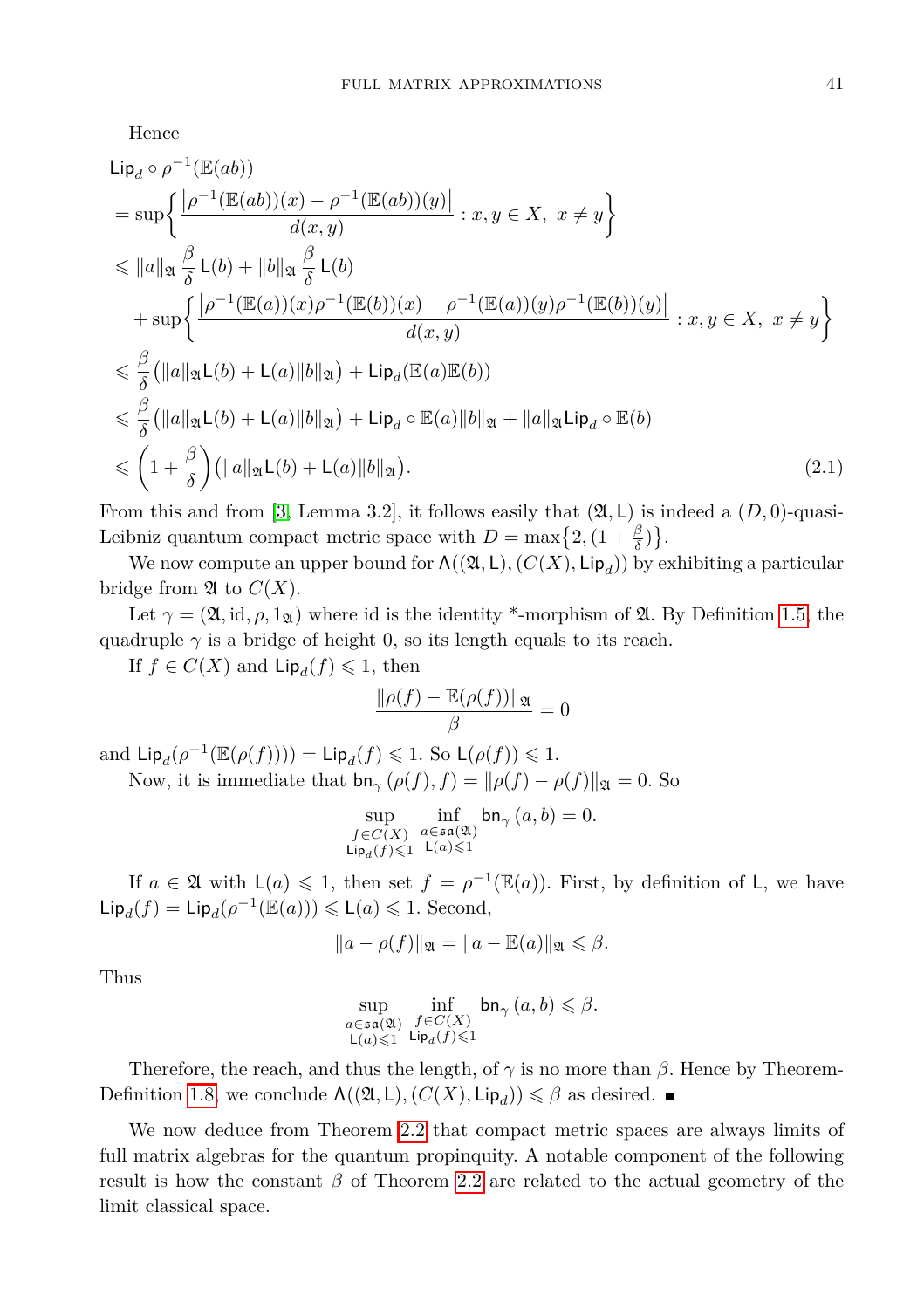COROLLARY 2.3. *If*  $(X, d)$  *is a compact metric space, if*  $Y \subseteq X$  *is a finite subset of*  $X$ *, and if*  $\beta_Y \in (0, \infty)$  *such that* 

$$
\frac{\beta_Y}{\min\{d(x,y):x,y\in Y,\,x\neq y\}}\leqslant 1,
$$

*then there exists a*  $(2,0)$ *-quasi-Leibniz quantum compact metric space*  $(2, L)$  *where:* 

- (1)  $\mathfrak A$  *is the C\*-algebra of*  $\#Y \times \#Y$ *-matrices over*  $\mathbb C$  *and*  $\tau$  *is the unique tracial state on* A*,*
- (2) with  $C(Y)$  identified with the diagonal  $C^*$ -subalgebra of  $\mathfrak A$  given by a unital  $*$ -iso*morphism*  $\rho$  *with domain*  $C(Y)$  *and*  $\mathbb{E}_Y$ *, the unique*  $\tau$ -preserving conditional expec*tation of*  $\mathfrak A$  *onto*  $\rho(C(Y))$ *, the L-seminorm* L *is given for all*  $a \in \mathfrak A$  *by*

$$
\mathsf{L}(a) = \max\bigg\{\frac{\|a - \mathbb{E}_Y(a)\|_{\mathfrak{A}}}{\beta_Y}, \text{Lip}_d \circ \rho^{-1}(\mathbb{E}_Y(a))\bigg\},\tag{2.2}
$$

*and*

 $(3)$   $\Lambda((\mathfrak{A}, \mathsf{L}), (C(X), \mathsf{Lip}_d)) \leqslant \mathsf{Haus}_d(X, Y) + \beta_Y.$ 

*Proof.* Set  $\delta = \min\{d(x, y) : x, y \in Y, x \neq y\}$ . By Theorem [2.2,](#page-4-0) the compact quantum metric space  $(\mathfrak{A}, \mathsf{L})$  is $(2, 0)$ -quasi-Leibniz since  $1 + \frac{\beta_Y}{\delta} \leq 2$  and

$$
\Lambda\big((\mathfrak{A},\mathsf{L}), (C(Y),\mathsf{Lip}_d)\big)\leqslant \beta_Y.
$$

Thus

$$
\Lambda\big((\mathfrak{A},\mathsf{L}),(C(X),\mathsf{Lip}_d)\big)\\ \leqslant \Lambda\big((\mathfrak{A},\mathsf{L}),(C(Y),\mathsf{Lip}_d)\big)+\Lambda\big((C(Y),\mathsf{Lip}_d),\big((C(X),\mathsf{Lip}_d)\big)\big)\leqslant \beta_Y+\mathsf{Haus}_d(X,Y).
$$

This concludes our proof. ■

COROLLARY 2.4. *Any compact metric space*  $(X,d)$  *is the limit for the quantum propinquity of sequences of* (2*,* 0)*-quasi-Leibniz quantum compact metric spaces consisting of full matrix algebras.*

*Proof.* We simply apply Corollary [2.3](#page-6-0) to any sequence  $(X_n)_{n\in\mathbb{N}}$  of finite subsets of X with  $\lim_{n\to\infty}$  Haus<sub>d</sub>(*X, X<sub>n</sub>*) = 0, which always exists since  $(X,d)$  is compact, and to  $(\beta_{X_n})_{n \in \mathbb{N}} = (\frac{\min\{d(x,y):x,y \in X_n, x \neq y\}}{n})_{n \in \mathbb{N}}.$ 

**3. Fixed point C\*-subalgebras.** We now turn to the second result of this note. We employ conditional expectations again as a key tool, though this time, our conditional expectations are constructed via group actions and are not used in the definition of the quantum metrics, unlike the previous section. In this section, we prove a continuity result for quantum metric spaces constructed as fixed point C\*-subalgebras of some given quasi-Leibniz quantum compact metric space, for some fixed compact group action. We refer to [\[19\]](#page-10-18) for more results regarding group actions and quasi-Leibniz quantum compact metric spaces.

<span id="page-7-0"></span>Theorem 3.1. *Let* (A*,* L) *be a F-quasi-Leibniz quantum compact metric space for some admissible function F. Let G be a compact metrizable group endowed with a continuous length function*  $\ell$ . Let  $\alpha$  *be a strongly continuous action of*  $G$  *by \*-automorphisms on*  $\mathfrak{A}$ *such that*  $L \circ \alpha^g \leq L$  *for all*  $g \in G$ *.*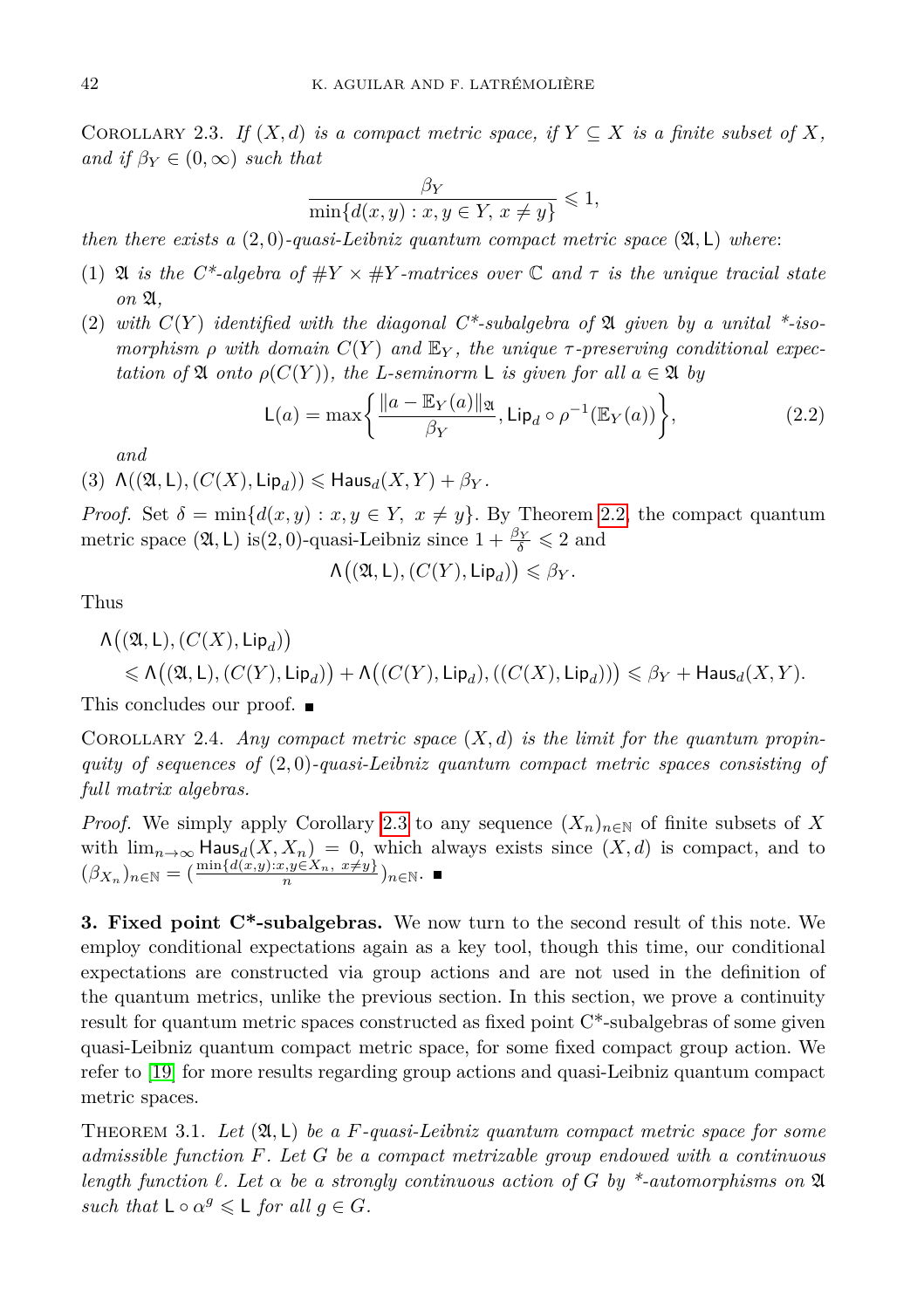*If H is any closed subgroup of G, let*  $\mathfrak{A}_H = \{a \in \mathfrak{A} : \forall g \in H \, \alpha^h(a) = a\}$  *be the fixed*  $C^*$ -subalgebra of  $\mathfrak A$  *for the restriction* of the action  $\alpha$  *to*  $H$ *.* 

*If*  $(G_n)_{n \in \mathbb{N}}$  *is a sequence of closed subgroups of G converging to*  $G_{\infty}$  *for the Hausdorff distance* Haus*`, then*

$$
\lim_{n\to\infty}\Lambda_F^*\big((\mathfrak{A}_{G_n},\mathsf{L}),(\mathfrak{A}_{G_\infty})\big)=0.
$$

*Proof.* Let  $\overline{\mathbb{N}} = \mathbb{N} \cup \{\infty\}$ . For each  $n \in \overline{\mathbb{N}}$ , let  $\lambda_n$  be the left Haar probability measure on  $G_n$ . By [\[8,](#page-10-13) Lemma 3.6], the sequence  $(\lambda_n)_{n\in\mathbb{N}}$  weak\* converges to  $\lambda_\infty$  as *measures over G* (where  $\lambda_n$  is identified with  $\lambda_n(\cdot \cap G_n)$  for all  $n \in \mathbb{N}$ ), i.e. if  $f : G \to \mathbb{R}$  is a continuous function, then

$$
\lim_{n \to \infty} \int_G f(g) d\lambda_n(g) = \int_G f(g) d\lambda_\infty(g).
$$

We define, for all  $n \in \overline{\mathbb{N}}$  and  $a \in \mathfrak{A}$ :

$$
\mathbb{E}_n(a) = \int_G \alpha^g(a) d\lambda_n(g)
$$

and, as is well-known and easily checked,  $\mathbb{E}_n$  is a conditional expectation of  $\mathfrak A$  onto  $\mathfrak A_{G_n}$ .

We note that for all  $n \in \overline{\mathbb{N}}$  and  $a \in \mathfrak{sa}(\mathfrak{A})$ :

$$
\mathsf{L}(\mathbb{E}_n(a)) \leq \int_G \mathsf{L}(\alpha^g(a)) d\lambda_n(g) \leq \int_G \mathsf{L}(a) d\lambda_n(g) = \mathsf{L}(a),
$$

as L is lower semi-continuous.

In particular, let  $a \in \mathfrak{sa}(\mathfrak{A}_{G_n})$  and  $\varepsilon > 0$ . Note that  $a = \mathbb{E}_n(a)$ . On the other hand, by definition, there exists  $b \in \text{dom}(\mathsf{L})$  with  $\|a - b\|_{\mathfrak{A}} < \varepsilon$ . Therefore

$$
||a - \mathbb{E}_n(b)||_{\mathfrak{A}} = ||\mathbb{E}_n(a - b)||_{\mathfrak{A}} \le ||a - b||_{\mathfrak{A}} < \varepsilon
$$

and we note that  $L(\mathbb{E}_n(b)) \le L(b) < \infty$ , so  $\mathbb{E}_n(b) \in \text{dom}(L) \cap \mathfrak{A}_{G_n}$ . Hence  $\text{dom}(L) \cap \mathfrak{A}_{G_n}$ is dense in  $\mathfrak{sa}(\mathfrak{A}_{G_n})$  since  $\varepsilon > 0$  was arbitrary. It then easily follows that  $(\mathfrak{A}_{G_n}, \mathsf{L})$  is a *F*-quasi-Leibniz quantum compact metric space (where we keep the notation L for the restriction of  $\mathsf{L}$  to  $\mathfrak{A}_{G_n}$ ).

We now establish the convergence of the fixed point C<sup>\*</sup>-algebras. Fix any  $\mu \in \mathcal{S}(\mathfrak{A})$ . Let  $\varepsilon > 0$ . Let  $\mathcal F$  be a  $\frac{\varepsilon}{5}$ -dense finite subset of  $\mathscr S(\mathfrak A)$  for  $\mathsf{mk}_\mathsf{L}$  (note:  $\mu$  need not be in  $\mathcal F$ ). Let A be a finite  $\frac{\varepsilon}{5}$ -dense subset of  $\{a \in \text{dom}(\mathsf{L}): \mathsf{L}(a) \leq 1, \ \mu(a) = 0\}$  for  $\|\cdot\|_{\mathfrak{A}}$ .

For each  $\varphi \in \mathcal{F}$ , and  $a \in \mathcal{A}$ , let  $N_{a,\varphi} \in \mathbb{N}$  such that for all  $n \geq N_{a,\varphi}$ , we have

$$
\left| \int_G \varphi(\alpha^g(a)) \, d\lambda_n(g) - \int_G \varphi(\alpha^g(a)) \, d\lambda_\infty(g) \right| < \frac{\varepsilon}{5} \, .
$$

Let  $N = \max\{N_{a,\varphi} : a \in \mathcal{A}, \varphi \in \mathcal{F}\}\$ and  $n \geq N$ . Let  $\varphi \in \mathcal{F}, a \in \mathcal{A}$ . We then compute:

$$
\left| \varphi(\mathbb{E}_n(a) - \mathbb{E}_{\infty}(a)) \right| = \left| \varphi \left( \int_G \alpha^g(a) \, d\lambda_n(g) - \int_G \alpha^g(a) \, d\lambda_\infty(g) \right) \right|
$$
  
= 
$$
\left| \int_G \varphi(\alpha^g(a)) \, d\lambda_n(g) - \int_G \varphi(\alpha^g(a)) \, d\lambda_\infty(g) \right| \leq \frac{\varepsilon}{5}
$$

Let  $\psi \in \mathscr{S}(\mathfrak{A})$  and  $\varphi \in \mathcal{F}$  such that  $\mathsf{mk}_\mathsf{L}(\varphi, \psi) < \varepsilon$ . Let  $a \in \mathfrak{sa}(\mathfrak{A})$  with  $\mathsf{L}(a) \leq 1$ . Since  $\mu(a - \mu(a)1_{\mathfrak{A}}) = 0$  and  $\mathsf{L}(a - \mu(a)1_{\mathfrak{A}}) = \mathsf{L}(a) \leq 1$ , there exists  $b \in \mathcal{A}$  such that

*.*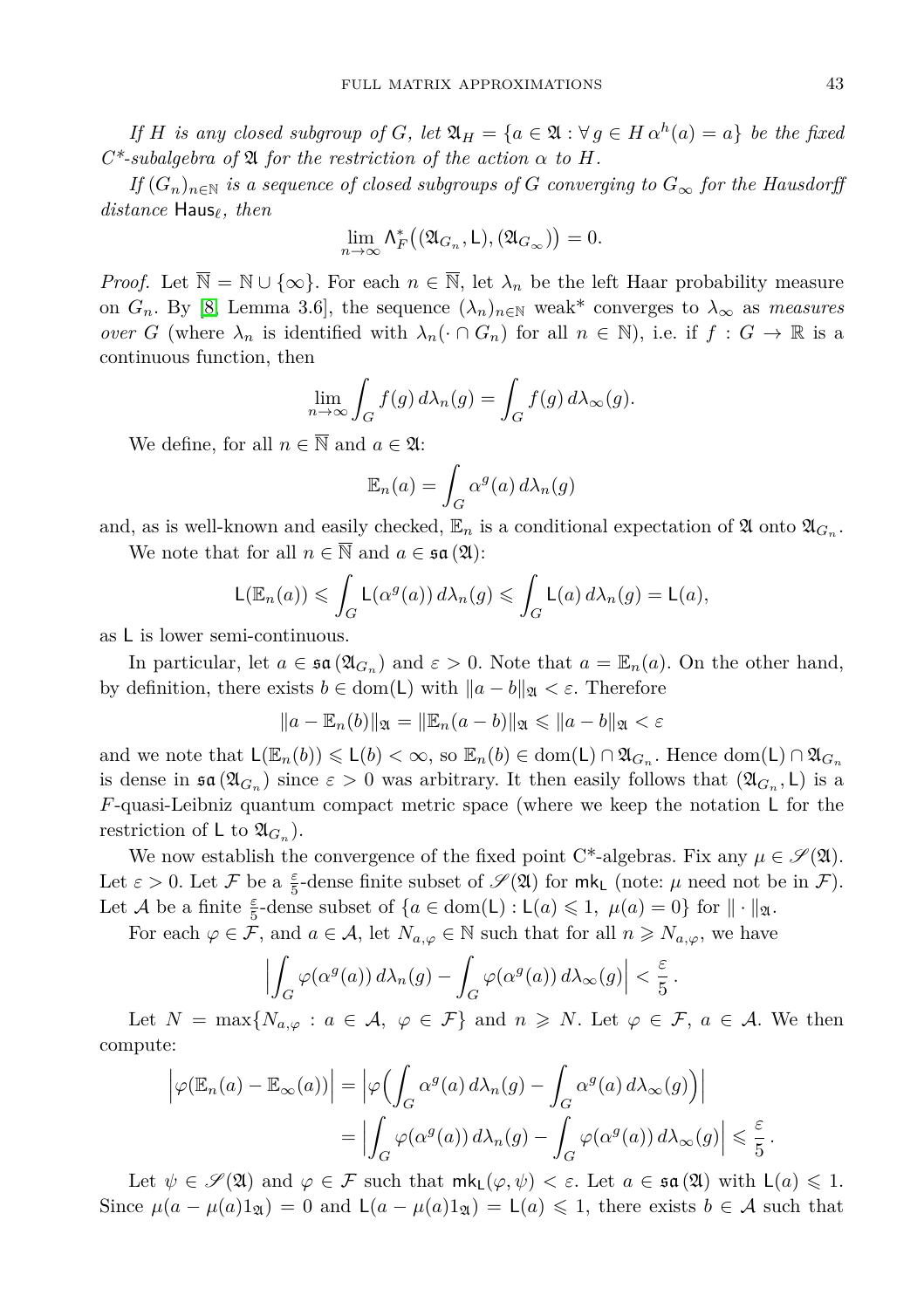$$
\| (a - \mu(a)\mathbf{1}_{\mathfrak{A}}) - b \|_{\mathfrak{A}} < \frac{\varepsilon}{5}. \text{ Now, since } \mathsf{L}(\mathbb{E}_n(a)) \leq \mathsf{L}(a) \leq 1, \text{ we have:}
$$
\n
$$
|\psi(\mathbb{E}_n(a) - \mathbb{E}_{\infty}(a))| = |\psi(\mathbb{E}_n(a)) - \psi(\mathbb{E}_{\infty}(a))|
$$
\n
$$
\leq |\psi(\mathbb{E}_n(a)) - \varphi(\mathbb{E}_n(a))| + |\varphi(\mathbb{E}_n(a)) - \varphi(\mathbb{E}_{\infty}(a))| + |\varphi(\mathbb{E}_{\infty}(a)) - \psi(\mathbb{E}_{\infty}(a))|
$$
\n
$$
\leq 2\frac{\varepsilon}{5} + |\varphi(\mathbb{E}_n(a) - \varphi(\mathbb{E}_{\infty}(a))|
$$
\n
$$
= 2\frac{\varepsilon}{5} + |\varphi(\mathbb{E}_n(a - \mu(a)\mathbf{1}_{\mathfrak{A}}) - \mathbb{E}_{\infty}(a - \mu(a)\mathbf{1}_{\mathfrak{A}}))|
$$
\n
$$
\leq 2\frac{\varepsilon}{5} + |\varphi(\mathbb{E}_n(a - \mu(a)\mathbf{1}_{\mathfrak{A}}) - \mathbb{E}_n(b))|
$$
\n
$$
+ |\varphi(\mathbb{E}_n(b) - \mathbb{E}_{\infty}(b))| + |\varphi(\mathbb{E}_{\infty}(b) - \mathbb{E}_{\infty}(a - \mu(a)\mathbf{1}_{\mathfrak{A}}))|
$$
\n
$$
\leq 2\frac{\varepsilon}{5} + 2||(a - \mu(a)\mathbf{1}_{\mathfrak{A}}) - b||_{\mathfrak{A}} + |\varphi(\mathbb{E}_n(b) - \mathbb{E}_{\infty}(b))| \leq 4\frac{\varepsilon}{5} + \frac{\varepsilon}{5} = \varepsilon.
$$

Thus, for all  $a \in \mathfrak{sa}(\mathfrak{A})$  with  $\mathsf{L}(a) \leq 1$  and for all  $n \geq N$ , since  $\mathbb{E}_n(a) - \mathbb{E}_{\infty}(a)$  is self-adjoint, we have

$$
\left\|\mathbb{E}_n(a)-\mathbb{E}_{\infty}(a)\right\|_{\mathfrak{A}}\leqslant \varepsilon.
$$

We now work with the bridge  $\gamma = (\mathfrak{A}, \iota_n, \iota_\infty, 1_\mathfrak{A})$  where  $\iota_n : \mathfrak{A}_{G_n} \hookrightarrow \mathfrak{A}$  is the canonical injection for all  $n \in \overline{\mathbb{N}}$ . As the pivot of this bridge is the unit, this bridge has height 0.

Now, let  $a \in \mathfrak{sa}(\mathfrak{A}_{G_n})$  (so  $a = \mathbb{E}_n(a)$ ) with  $\mathsf{L}(a) \leq 1$  for  $n \geq N$ . We compute:

$$
||a - \mathbb{E}_{\infty}(a)||_{\mathfrak{A}} = ||\mathbb{E}_{n}(a) - \mathbb{E}_{\infty}(a)||_{\mathfrak{A}} \leq \varepsilon.
$$

If  $a \in \mathfrak{sa}(\mathfrak{A}_{G_\infty})$  with  $\mathsf{L}(a) \leq 1$  and  $n \geq N$  then

$$
||a - \mathbb{E}_n(a)||_{\mathfrak{A}} = ||\mathbb{E}_{\infty}(a) - \mathbb{E}_n(a)||_{\mathfrak{A}} \leq \varepsilon.
$$

Hence, the reach of the bridge  $\gamma$  is no more than  $\varepsilon$ .

We can apply Theorem [3.1](#page-7-0) for various new convergence results.

<span id="page-9-0"></span>COROLLARY 3.2. Let  $\sigma$  be a multiplier of  $\mathbb{Z}^d$ , with  $d \in \mathbb{N} \setminus \{0,1\}$ . Let  $\ell$  be a continuous length function on  $\mathbb{T}^d = \{(z_1, \ldots, z_d) \in \mathbb{C}^d : \forall j \in \{1, \ldots, d\} \mid z_j \mid = 1\}$ . We denote the *dual action of*  $\mathbb{T}^d$  *on the quantum torus*  $\mathfrak{A}_{\sigma} = C^*(\mathbb{Z}^d, \sigma)$  *by*  $\alpha$ *. For any closed subgroup*  $G$  *of*  $\mathbb{T}^d$ , we denote the fixed point  $C^*$ -subalgebra of  $\mathfrak{A}_{\sigma}$  for  $\alpha$  restricted to  $G$  as  $\mathfrak{A}_{\sigma}^G$ .

*For all*  $a \in \mathfrak{A}_{\sigma}$ *, we set* 

$$
\mathsf{L}(a) = \sup \bigg\{ \frac{\|a - \alpha^z(a)\|_{\mathfrak{A}_{\sigma}}}{\ell(z)} : z \in \mathbb{T}^d \setminus \{(1, \ldots, 1)\} \bigg\}.
$$

 $If$   $(G_n)_{n\in\mathbb{N}}$  *is a sequence of closed subgroups of*  $\mathbb{T}^d$  *converging to some closed subgroup*  $G_{\infty}$  of  $\mathbb{T}^d$  for the Hausdorff distance Haus<sub>*i*</sub> induced by the invariant metric defined by  $\ell$  $\mathbb{R}^d$ , then

$$
\lim_{n\to\infty}\Lambda^*\big((\mathfrak{A}_\sigma^{G_n},\mathsf{L}),(\mathfrak{A}_\sigma^{G_\infty},\mathsf{L})\big)=0.
$$

*Proof.* The seminorm L is a Leibniz L-seminorm, as shown in [\[22\]](#page-11-4), and by construction  $\mathsf{L} \circ \alpha^z = \mathsf{L}$  for all  $z \in \mathbb{T}^d$ . Thus, we are in the setting of Theorem [3.1,](#page-7-0) and the conclusion follows.  $\blacksquare$ 

Corollary [3.2](#page-9-0) differs from [\[8,](#page-10-13) Theorem 4.4] and its version for the propinquity [\[14\]](#page-10-14) as the continuous length function involved in our new corollary is fixed, unlike [\[8,](#page-10-13) Theorem 4.4], and thus the convergence result is not due to changing the geometry of the torus, but rather by averaging over a convergent sequence of closed subgroups.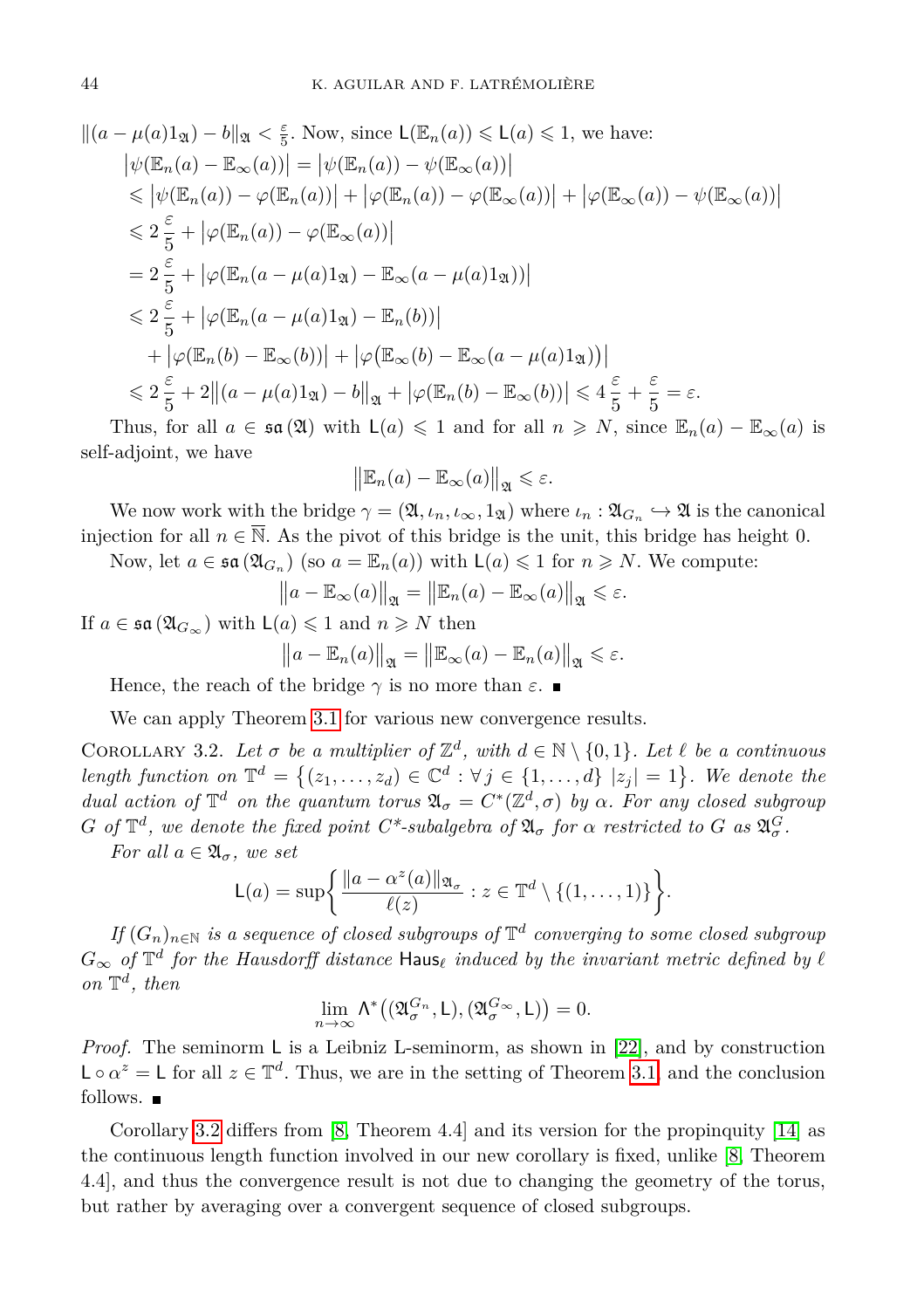**Acknowledgements.** The first author was partially supported by the Independent Research Fund Denmark through the project "Classical and Quantum Distances" (grant no. 9040-00107B). This work is part of the project supported by the grants H2020- MSCA-RISE-2015-691246-QUANTUM DYNAMICS and the Polish Government grant 3542/H2020/2016/2.

## **References**

- <span id="page-10-4"></span>[1] K. Aguilar, *AF algebras in the quantum Gromov–Hausdorff propinquity space*, submitted, 2016, [ArXiv:1612.02404.](http://arxiv.org/abs/1612.02404)
- <span id="page-10-5"></span>[2] K. Aguilar, *Convergence of quotients of AF algebras in quantum propinquity by convergence of ideals*, submitted, 2016, [ArXiv:1608.07016.](http://arxiv.org/abs/1608.07016)
- <span id="page-10-6"></span>[\[3\]](http://dx.doi.org/10.4064/sm8478-2-2016) K. Aguilar, F. Latrémolière, *Quantum ultrametrics on AF algebras and the Gromov–Hausdorff propinquity*, Studia Math. 231 (2015), 149–194.
- <span id="page-10-8"></span>[\[4\]](http://dx.doi.org/10.1017/S0143385700004934) A. Connes, *Compact metric spaces, Fredholm modules and hyperfiniteness*, Ergodic Theory Dynam. Systems 9 (1989), 207–220.
- <span id="page-10-16"></span>[5] D. Edwards, *The structure of superspace*, in: Studies in Topology, Academic Press, New York, 1975, 121–133.
- <span id="page-10-17"></span>[6] M. Gromov, *Groups of polynomial growth and expanding maps*, Inst. Hautes Études Sci. Publ. Math. 53 (1981), 53–78.
- <span id="page-10-15"></span>[7] F. Hausdorff, *Grundzüge der Mengenlehre*, Verlag Von Veit und Comp., 1914.
- <span id="page-10-13"></span>[\[8\]](http://dx.doi.org/10.1016/j.jfa.2005.01.003) F. Latrémolière, *Approximation of the quantum tori by finite quantum tori for the quantum Gromov–Hausdorff distance*, J. Funct. Anal. 223 (2005), 365–395.
- <span id="page-10-11"></span>[\[9\]](http://dx.doi.org/10.11650/twjm/1500404701) F. Latrémolière, *Bounded-Lipschitz distances on the state space of a C\*-algebra*, Taiwanese J. Math. 11 (2007), 447–469.
- <span id="page-10-12"></span>[\[10\]](http://dx.doi.org/10.1016/j.jfa.2012.10.016) F. Latrémolière, *Quantum locally compact metric spaces*, J. Funct. Anal. 264 (2013), 362– 402.
- <span id="page-10-3"></span>[\[11\]](http://dx.doi.org/10.17879/65219678202) F. Latrémolière, *Convergence of fuzzy tori and quantum tori for the quantum Gromov– Hausdorff propinquity: an explicit approach*, Münster J. Math. 8 (2015), 57–98.
- <span id="page-10-7"></span>[\[12\]](http://dx.doi.org/10.1063/1.4937444) F. Latrémolière, *Curved noncommutative tori as Leibniz compact quantum metric spaces*, J. Math. Phys. 56 (2015), art. 123503.
- <span id="page-10-1"></span>[\[13\]](http://dx.doi.org/10.1016/j.matpur.2014.04.006) F. Latrémolière, *The dual Gromov–Hausdorff propinquity*, J. Math. Pures Appl. 103 (2015), 303–351.
- <span id="page-10-14"></span>[\[14\]](http://dx.doi.org/10.1090/conm/676/13608) F. Latrémolière, *Quantum metric spaces and the Gromov–Hausdorff propinquity*, in: Noncommutative Geometry and Optimal Transport, Contemp. Math. 676, Amer. Math. Soc., Providence, RI, 2016, 47–133.
- <span id="page-10-10"></span>[\[15\]](http://dx.doi.org/10.1016/j.jmaa.2016.05.045) F. Latrémolière, *Equivalence of quantum metrics with a common domain*, J. Math. Anal. Appl. 443 (2016), 1179–1195.
- <span id="page-10-0"></span>[\[16\]](http://dx.doi.org/10.1090/tran/6334) F. Latrémolière, *The quantum Gromov–Hausdorff propinquity*, Trans. Amer. Math. Soc. 368 (2016), 365–411.
- <span id="page-10-2"></span>[\[17\]](http://dx.doi.org/10.1512/iumj.2017.66.5954) F. Latrémolière, *The triangle inequality and the dual Gromov–Hausdorff propinquity*, Indiana Univ. Math. J. 66 (2017), 297–313.
- <span id="page-10-9"></span>[\[18\]](http://dx.doi.org/10.1512/iumj.2017.66.6151) F. Latrémolière, *A compactness theorem for the dual Gromov–Hausdorff propinquity*, Indiana Univ. Math. J. 66 (2017), 1707–1753.
- <span id="page-10-18"></span>[19] F. Latrémolière, *Actions of categories by Lipschitz morphisms on limits for the Gromov-Hausdorff propinquity*, submitted, 2017, [ArXiv:1708.01973.](http://arxiv.org/abs/1708.01973)